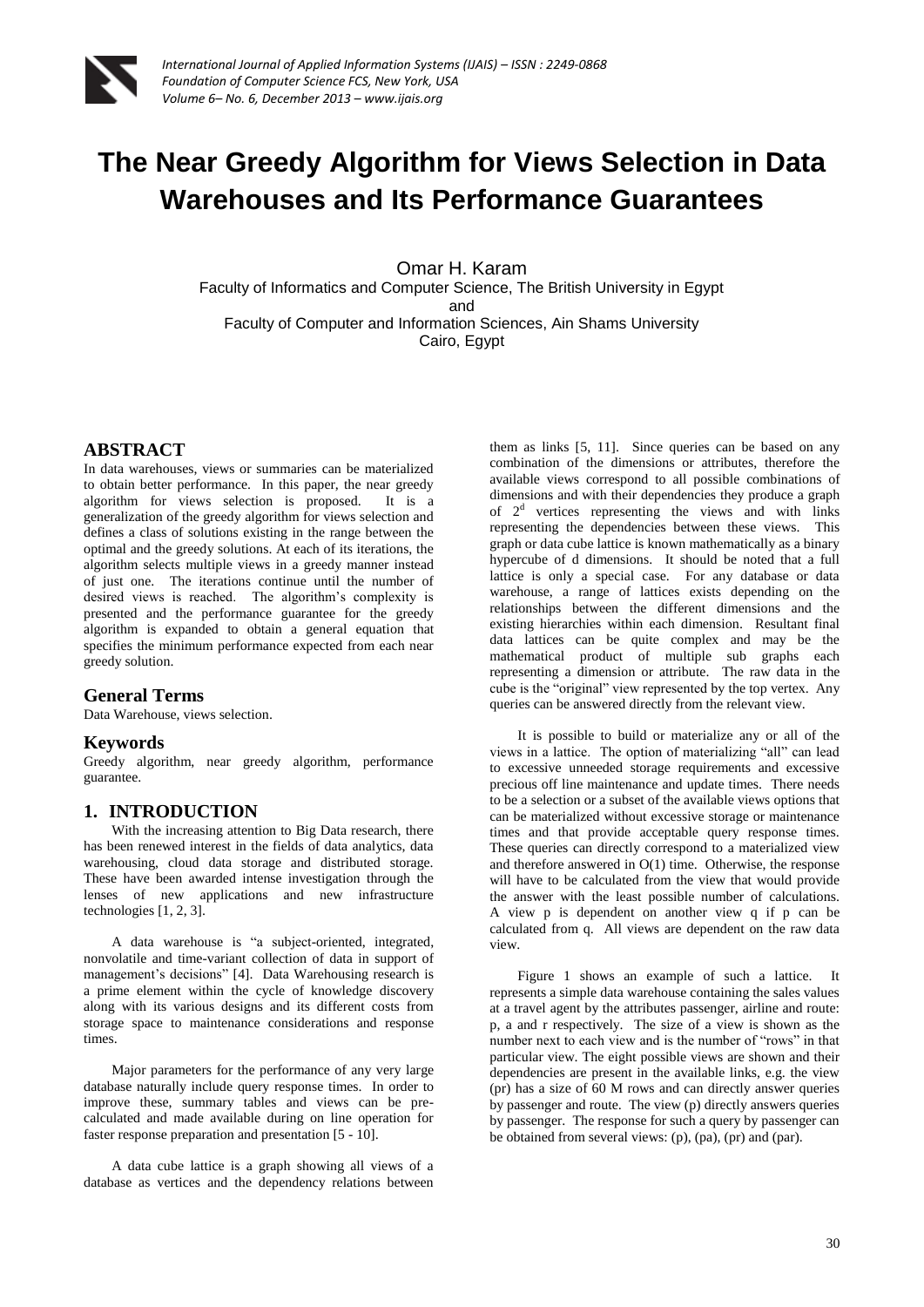

*International Journal of Applied Information Systems (IJAIS) – ISSN : 2249-0868 Foundation of Computer Science FCS, New York, USA Volume 6– No. 6, December 2013 – www.ijais.org*



**Figure 1: A datacube lattice with three dimensions** 

Data warehouse views selection algorithms therefore need to select a subset of views to materialize that fulfill constraints such as maximum storage space and best possible response times. They need to achieve these targets with as low a time complexity as possible. Finding an optimal solution means finding an optimal set of k views that succeed in realizing all the goals. For a graph of N views, this necessitates examining N.(N-1).(N-2). … . (N-k+1) possible view arrangements or sets of views, i.e. of the order  $O(N^k)$ .

In [5], the differences between the many researches in the literature with regards to the selection of a set of views to materialize are enumerated as:

- 1. The way the set of candidate views is determined;
- 2. The framework used to capture relationships between candidate views;
- 3. The use of mathematical cost models vs. calls to the system's query optimizer;
- 4. View selection in the relational or multidimensional context;
- 5. Multiple or simple query optimization;
- 6. Theoretical or technical solutions.

The Greedy Algorithm for views selection [5] is an algorithm that achieves a compromise between the complexity of the search for a reasonable set of views to materialize and the amount of reduction in query response times obtained from the solution. The Greedy algorithm for selecting k views to materialize is based on a greedy approach that selects the view achieving the highest "benefit" at each of k iterations. In [5] the Greedy algorithm is shown to guarantee a solution that provides at least 63% of the performance of an optimal solution with a complexity O(kN) . Further variations for the Greedy algorithm and other algorithms [6 - 10] either incorporated further cost details or were attempts at further reductions in calculations without serious loss of performance.

The near greedy algorithm for views selection presented in this paper is a generalization of the greedy algorithm for views selection. It defines a class of solutions existing in the range between the optimal and the greedy solutions. At each of its iterations, the algorithm selects a greedy set of views

instead of just one. The iterations continue until the number of desired views is reached or the imposed constraints are reached.

Section 2 explains the Greedy algorithm along with its cost model and its main definitions and calculations. Section 3 presents the proposed Near-Greedy algorithm as a generalized case that covers all the space between the optimal solution and the greedy algorithm. Section 4 is the mathematical derivation of a performance guarantee for the Near Greedy algorithm's performance relative to that of the optimal solution. This guarantee equation encompasses also both the Greedy algorithm solution and the optimal solution. This section also presents the algorithm's complexity. Section 5 is the conclusion.

#### **2. THE GREEDY ALGORITHM**

A main algorithm for the views selection is the greedy algorithm [2]. In this section a review of the greedy algorithm is presented since the proposed near greedy algorithm and the remainder of the paper are based on that algorithm.

The cost model used is a linear cost model in which "the time to answer a query is taken to be equal to the space occupied by the view from which the query is answered" [2]. The "almost" linear relationship between size and running time of the query is expressed by the formula:

$$
T = m * S + c
$$

where T is the running time of the query on a view of size S and c is a fixed cost representing the overhead of running this query on a view of negligible size. The size of the view is therefore also a representation of the query time. It is expressed as the number of rows in the data warehouse. The benefit of a view is a measure of how much reduction in processing can be obtained from materializing a certain view. For the purposes of this work, if a view p is dependent on a view q, then this relation is expressed as  $p \leftarrow q$ .

The benefit of a view  $\nu$  relative to *S*, denoted by  $B(\nu; S)$ , is obtained as follows:

1. For each view  $w \leftarrow v$ , i.e. w is a descendant of  $v$  in the dependency graph, the benefit quantity  $B_w$  can be specified by:

- a) Let *u* be the view of least cost in *S* such that  $w \leftarrow u$ . Note that since the top view is in *S*, there must be at least one such view in *S*.
- b) If  $C(v) < C(u)$ , then  $B_w = C(v)$   $C(u)$ , otherwise, *B<sup>w</sup> = 0*.

2. Define

$$
B(v;S) = \sum\nolimits_{w \leftarrow v} B_w
$$

The Greedy Algorithm is then stated as:

*S = {top view};* for  $i=1$  to  $k$  do begin select that view  $\nu$  not in *S* such that  $B(\nu, S)$  is maximized;  $S = S$  *union*  $\{v\}$ ; end;

The resulting set *S* is the *greedy* selection. The total benefit, A, obtained from this selection of *k* views out of all possible N views, compared to the benefit B of the optimal solution is given by: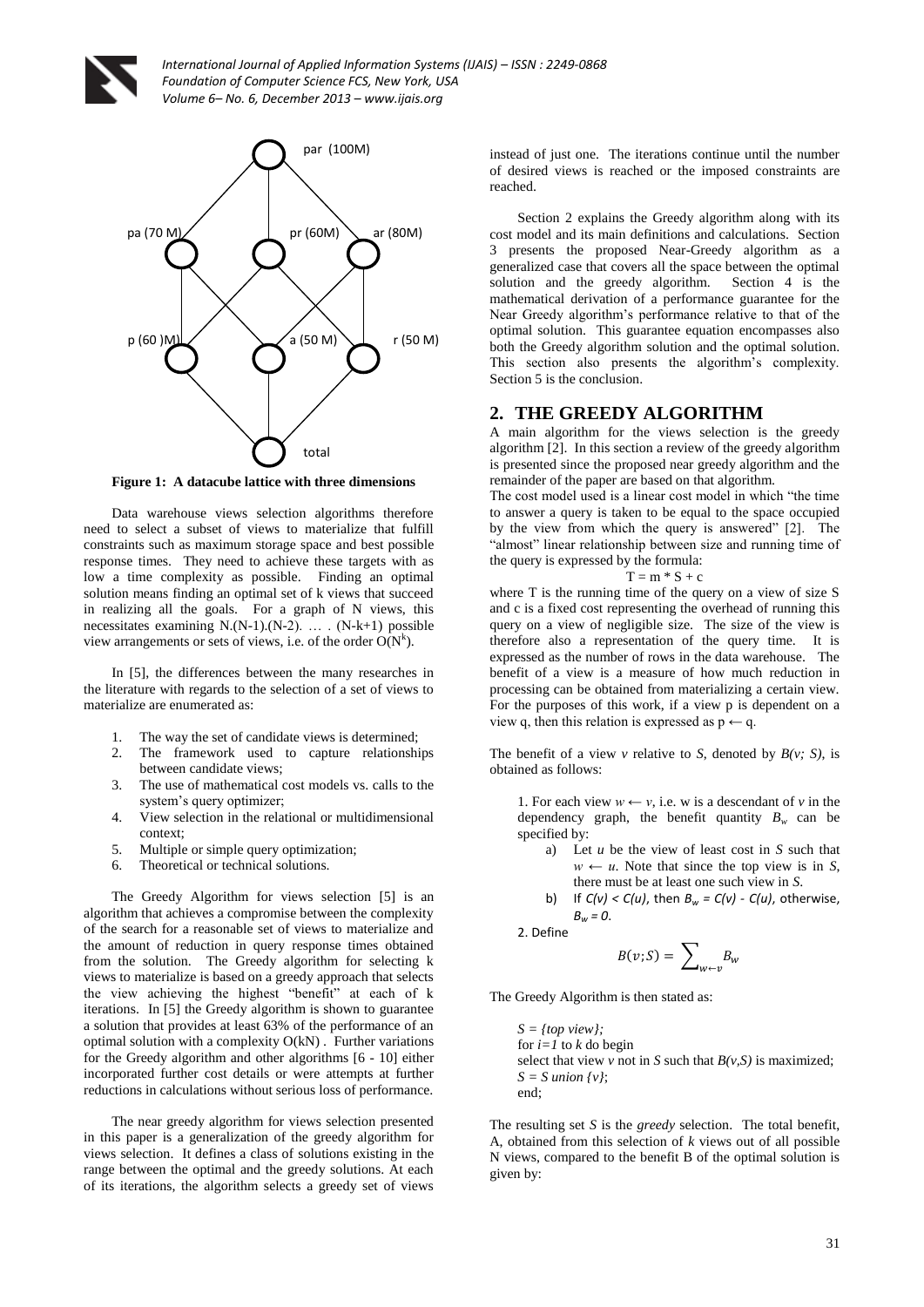

*International Journal of Applied Information Systems (IJAIS) – ISSN : 2249-0868 Foundation of Computer Science FCS, New York, USA Volume 6– No. 6, December 2013 – www.ijais.org*

$$
\frac{A}{B} \ge 1 - \left(\frac{k-1}{k}\right)^k \tag{1}
$$

At large values of *k*, this ratio tends to 0.63. Hence, "for no lattice whatsoever does the greedy algorithm give a benefit that is less than 63% of the optimal benefit."

#### **3. THE NEAR GREEDY ALGORITHM**

In this paper, the near greedy algorithm is proposed. It is a generalization of the greedy algorithm with respect to the number of views selected per iteration. Instead of choosing a single view that is greedy, t views are selected simultaneously per iteration. These are chosen to offer the maximum benefit at that particular iteration. An equation is then derived that provides a performance guarantee for the algorithm's choice compared to that of an optimal solution.

A determination of the benefit of a set of views  $V = \{v_1, v_2, \dots, v_n\}$  $v_t$ <sup>*t*</sup> therefore needs to be defined. The benefit of a single view explained in Section 2 is expanded to include the definition and determination of the benefit from a set of any number of views within the dependency graph or lattice.

The benefit of the t views of  $V = \{v_1, v_2, \dots, v_t\}$  relative to *S*, which is denoted by *B(V; S)*, can be determined as follows:

1. For each view  $w \leftarrow V$ , i.e. *w* is a descendant of one or more views of *V*, the benefit quantity  $B_w$  can be specified by:

a) Let u be the view of least cost in *S* such that  $w \leftarrow u$ . There must be at least one such view in S since the top view is in *S*,.

b)If *w* is a descendant of more than one view from *V*, then the  $v_i$  to consider is the one having the least cost of this subset of *V*,  $V' = \{v'_1, v'_2, ..., \}$ , i.e.  $C_{min}(v'_i)$ c) If  $C_{min}(v'_i) < C(u)$ , then  $B_w = C_{min}(v'_i) - C(u)$ . Otherwise,  $B_w = 0$ .

2. Define

$$
B(V;S) = \sum\nolimits_{w \leftarrow V} B_w
$$

The Near Greedy algorithm can now be written as:

 $S = \{top \$ for  $i=1$  to  $(k/t)$  do begin Select *t* views for  $V_i$  from the remaining  $R_i$  views not in *S* such that  $B(V_i, S)$  is maximized;  $S = S$  union  $\{V_i\}$ ; end;

The resulting *S* is the *near greedy* selection. Note that at any iteration *i,*  $R_i = (N-1-(i-1)t)$ .

## **4. PERFORMANCE GUARANTEES AND COMPLEXITY**

 $V_1, V_2, \ldots, V_{k/t}$  are the sets of views selected in order by the near-greedy algorithm. These are k/t sets, each containing "t" views. A set  $V_i$  contains the views  $\{v_{i1}, v_{i2}, \ldots, v_{it}\}$ .

 $A_i$  is the benefit of  $V_i$ , i.e. the benefit obtained from materializing all the elements of  $V_i$  with respect to the set

consisting of the top view in addition to the sets of views  $V<sub>1</sub>$ ,  $V_2, \ldots, V_{i-1}$ 

The views  $w_1, w_2, \ldots, w_k$  constitute the optimal set of *k* views. They constitute the set that gives the maximum total benefit. They will be grouped into  $(k/t)$  sets  $W_1$ ,  $W_2$ , ...,  $W(k/t)$ . Each set of these is therefore of t views and they provide the maximum total benefit that can be obtained from *k* views and therefore also from  $(k/t)$  sets of views. Each  $W_i$  therefore consists of the *t* views  $\{w_{i1}, w_{i2}, \ldots, w_{it}\}$  and for any  $w_{ii}$ ,  $1 \leq$  $i \leq k/t$ , and  $1 \leq j \leq t$ .

The benefit  $a_{ij}$  is the benefit contributed by a view  $v_{ij}$  and the benefit  $b_{ii}$  is the benefit contributed by a view  $w_{ii}$ .

Let

$$
A = \sum_{i=1}^{k/t} \sum_{j=1}^{t} a_{ij}
$$

$$
B = \sum_{i=1}^{k/t} \sum_{j=1}^{t} b_{ij}
$$

Similar to [2], we put an upper bound on the b's in terms of the a's.

Define  $x(w_{cd}, v_{mn})$  to be the sum over *all views* u in the lattice of the amount of the benefit  $b_{cd}$  (from a view  $w_{cd}$ ) that is attributed to *vmn*.

For clarity, this analysis is applied to the case of  $t = 2$  first before generalizing to any possible value of t. Note then that the following inequalities hold:

i. For the case of 
$$
V_1 = \{v_{11}, v_{12}\}
$$
, therefore  
For all *p*, *q*, *r*, *s*; for all  $(p \le r)$  OR  $(q \le s)$ ,  
 $(b_{pq} + b_{rs}) \le (a_{11} + a_{12})$  (2)

ii. Upon considering  $V_2 = \{v_{21}, v_{22}\}\$ , therefore For all *p, q, r, s*; for all *((p <>r OR q <> s)),*

$$
(b_{pq} + b_{rs}) - (x(w_{pq}, v_{11}) + x(w_{pq}, v_{12}) + x(w_{rs}, v_{11}) +
$$
  
*xwrs*, *v*12 ≤ *a*21 + *a*22 (3)

iii. Upon considering  $V_3 = \{v_{31}, v_{32}\}\$ , therefore For all *p*, *q*, *r*, *s*; for all ( $p \leq r$  OR  $q \leq s$ ),

 $(b_{pq} + b_{rs}) - (x(w_{pq}, v_{11}) + x(w_{pq}, v_{12}) + x(w_{pq}, v_{21}) +$  $xwpq$ ,  $v22+ xwrs$ ,  $v11+ xwrs$ ,  $v12+ xwrs$ ,  $v21+ xwrs$ ,  $v22 \le a$  $31 + a32$  (4)

Generalizing, it can then be stated that:

 $(b_{pq} + b_{rs}) - (x(w_{pq}, v_{11}) + x(w_{pq}, v_{12}) + x(w_{pq}, v_{21}) +$  $xwpq, v22 + ... + xwpq + vj - 11 + xwpq + vj - 12 + xwrs, v11 + x$  $wrs$ ,  $v12+ xwrs$ ,  $v21+ xwrs$ ,  $v22+...+ xwrs+ vj-11+ xwrs+$  $vj - 12 \leq aj1 + aj2$ 

Therefore,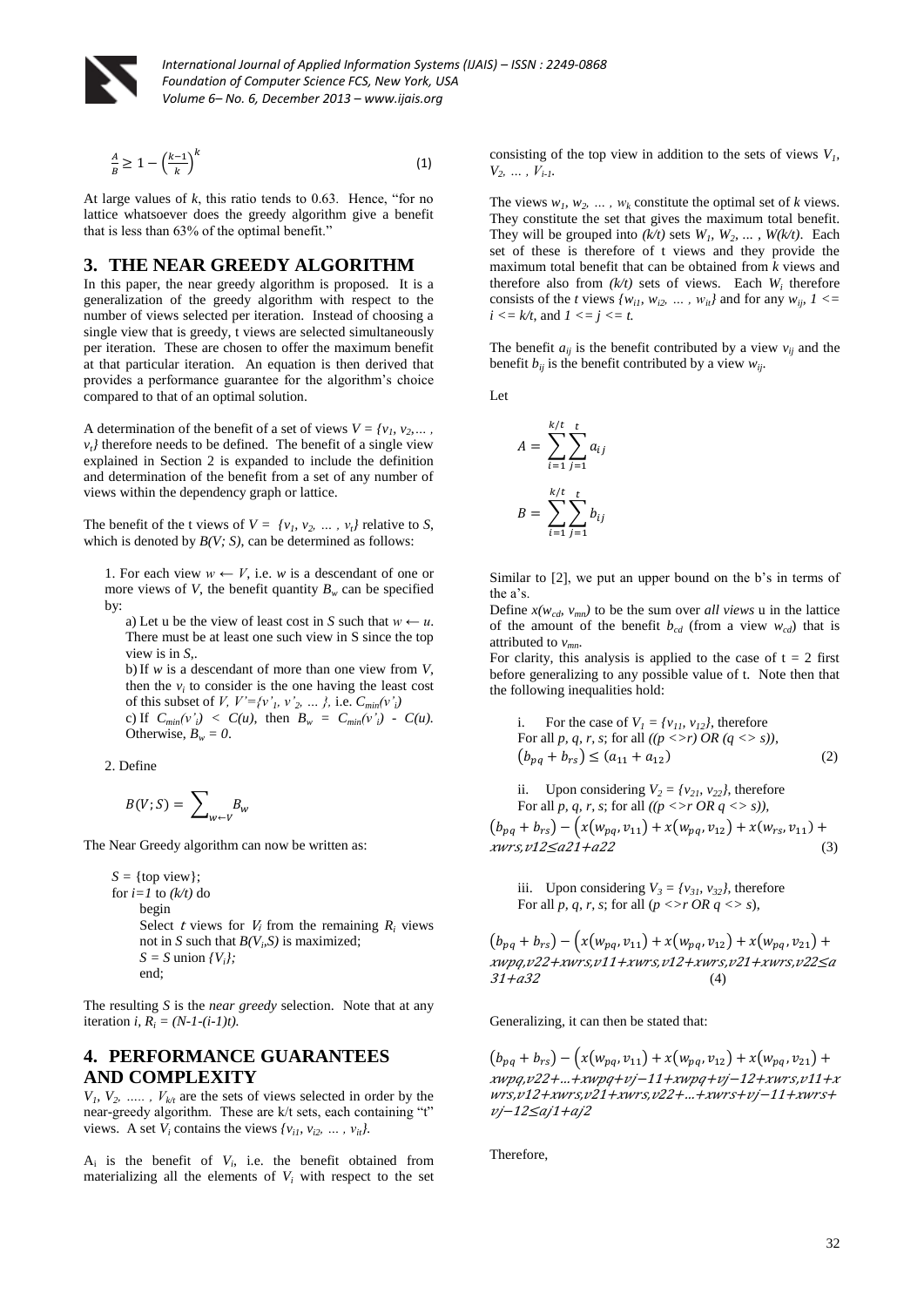

*International Journal of Applied Information Systems (IJAIS) – ISSN : 2249-0868 Foundation of Computer Science FCS, New York, USA Volume 6– No. 6, December 2013 – www.ijais.org*

$$
(b_{pq} + b_{rs}) - x(w_{pq}, v_{11}) - x(w_{pq}, v_{12}) - x(w_{pq}, v_{21}) -x(w_{pq}, v_{22}) - \dots - x(w_{pq} + v_{(j-1)1}) - x(w_{pq} + v_{(j-1)2}) -x(w_{rs}, v_{11}) - x(w_{rs}, v_{12}) - x(w_{rs}, v_{21}) - x(w_{rs}, v_{22}) - \dots -x(w_{rs} + v_{(j-1)1}) - x(w_{rs} + v_{(j-1)2}) \le (a_{j1} + a_{j2})
$$
 (5)

Summing over all the possible values of *r, s, p* and *q*, the following can be obtained:

Summing equation 1,

$$
\sum_{p,q,r,s} (b_{pq} + b_{rs}) \le \sum_{p,q,r,s} (a_{11} + a_{12})
$$

But the LHS is B, therefore

$$
B \le \frac{k}{2} \left( a_{11} + a_{12} \right) \tag{6}
$$

Summing equation 2, the following equation is similarly obtained

$$
B \le \frac{k}{2} (a_{21} + a_{22}) + (a_{11} + a_{12}) \tag{7}
$$

Summing equation 3, the following equation is obtained

$$
B \le \frac{k}{2} (a_{31} + a_{32}) + (a_{21} + a_{22}) + (a_{11} + a_{12})
$$
 (8)

A general equation for this case of  $t = 2$  can now be written as

$$
B \le \frac{k}{2} \left( a_{\frac{k}{2}+} + a_{\frac{k}{2}+} \right) + \dots + (a_{21} + a_{22}) + (a_{11} + a_{12}) \tag{9}
$$

As in [5], and for a fixed A, then for the tightest bound on B to occur, the RHSs for the family of equations (5) to (8) are equal. From any two consecutive equations in this group and given their equality, the following relation is obtained:

$$
\left(\frac{k}{2}\right)\left(a_{(i+1)1} + a_{(i+1)2}\right) = \left(\frac{k}{2} - 1\right)\left(a_{i1} + a_{i2}\right)
$$
\n
$$
a_{i1} + a_{i2} = \frac{\left(\frac{k}{2}\right)\left(a_{(i+1)1} + a_{(i+1)2}\right)}{\frac{k}{2} - 1}
$$

Since

$$
A = \sum_{i=1}^{k/2} (a_{i1} + a_{i2}),
$$

Therefore

$$
A = \sum_{i=0}^{\frac{k}{2}-1} \left(\frac{\frac{k}{2}}{\frac{k}{2}-1}\right)^i \left(a_{\left(\frac{k}{2}\right)1} + a_{\left(\frac{k}{2}\right)2}\right) \tag{10}
$$

and

$$
B \le \frac{k}{2} \left( \frac{\frac{k}{2}}{\frac{k}{2} - 1} \right)^{\left( \frac{k}{2} - 1 \right)} (a_{\left( \frac{k}{2} \right) 1} + a_{\left( \frac{k}{2} \right) 2}) \tag{11}
$$

Therefore

 $\boldsymbol{A}$  $\overline{B}$ 

$$
\geq \frac{1}{k} \sum_{i=0}^{k} \frac{k}{2} \left( \frac{\frac{1}{2}}{k} \right)^{i - \frac{k}{2} - 1}
$$
\n
$$
\geq \frac{1}{k} \sum_{i=0}^{k} \frac{\frac{1}{2} - 1}{2} \left( \frac{\frac{1}{2} - 1}{k} \right)^{\frac{k}{2} - 1} \cdot \frac{k}{2} \frac{\frac{1}{2} - 1}{2} \left( \frac{\frac{1}{2} - 1}{k} \right)^{\frac{k}{2} - 1} \cdot \frac{k}{2} \frac{\frac{1}{2} - 1}{2} \left( \frac{\frac{1}{2} - 1}{2} \right)^{\frac{k}{2} - 1} \cdot \frac{k}{2} \frac{\frac{1}{2} - 1}{2} \left( 1 + \left( \frac{\frac{k}{2} - 1}{\frac{k}{2}} \right)^{1} + \left( \frac{\frac{k}{2} - 1}{\frac{k}{2}} \right)^{2} + \left( \frac{\frac{k}{2} - 1}{\frac{k}{2}} \right)^{3} + \dots + \left( \frac{\frac{k}{2} - 1}{\frac{k}{2}} \right)^{\frac{k}{2} - 2} + \left( \frac{\frac{k}{2} - 1}{\frac{k}{2}} \right)^{\frac{k}{2} - 1} \frac{\frac{k}{2} - 1}{2} \frac{\frac{1}{2} - 1}{2} \frac{\frac{1}{2} - 1} \cdot \frac{\frac{k}{2} - 1}{2} \frac{\frac{1}{2} - 1}{2} \frac{\frac{1}{2} - 1} \cdot \frac{\frac{k}{2} - 1}{2} \frac{\frac{1}{2} - 1}{2} \frac{\frac{1}{2} - 1} \cdot \frac{\frac{k}{2} - 1}{2} \frac{\frac{1}{2} - 1}{2} \frac{\frac{1}{2} - 1}{2} \frac{\frac{1}{2} - 1}{2} \frac{\frac{1}{2} - 1}{2} \frac{\frac{1}{2} - 1}{2} \frac{\frac{1}{2} - 1}{2} \frac{\frac{1}{2} - 1}{2} \frac{\frac{1}{2} - 1}{2} \frac{\frac{1}{2} - 1}{2} \frac{\frac{1}{2} - 1}{2} \frac{\frac{1}{2} - 1}{2} \frac{\frac{1}{2} - 1}{2} \frac{\frac{1}{2} -
$$

Therefore,

$$
\frac{A}{B} \ge 1 - \left(\frac{\frac{k}{2}-1}{\frac{k}{2}}\right)^{\frac{k}{2}}\tag{12}
$$

For the general case of t, equations 10 to 12 become:

$$
A = \sum_{i=0}^{\frac{k}{t}-1} \left( \frac{\frac{k}{t}}{\frac{k}{t-1}} \right)^i \left( a_{\left( \frac{k}{t} \right)1} + a_{\left( \frac{k}{t} \right)2} + \dots + a_{\left( \frac{k}{t} \right) \left( \frac{k}{t} \right)} \right)
$$
(13)

$$
B \leq \frac{k}{t} \left( \frac{\frac{k}{t}}{\frac{k}{t} - 1} \right)^{\left( \frac{k}{t} - 1 \right)} (a_{\left( \frac{k}{t} \right)1} + a_{\left( \frac{k}{t} \right)2} + \dots + a_{\left( \frac{k}{t} \right) \left( \frac{k}{t} \right)} ) \tag{14}
$$

Equation 11, defining the requested ratio *A/B*, becomes

$$
\frac{A}{B} \ge 1 - \left(\frac{\frac{k}{t} - 1}{\frac{k}{t}}\right)^{\frac{k}{t}}
$$
\n(15)

This latter equation represents the ratio of the benefit of the Near Greedy algorithm to that of an optimal solution. At *t=1*, this is the case of the greedy algorithm and equation (1) is immediately obtained by this substitution. At *t=k*, this represents an optimal solution and the ratio *A/B* from the equation is immediately equal to 1. It is to be noted that the performance or the ratio *A/B* depends solely on the ratio *(k/t)*; it is not dependent upon the total number of possible views, *N*.